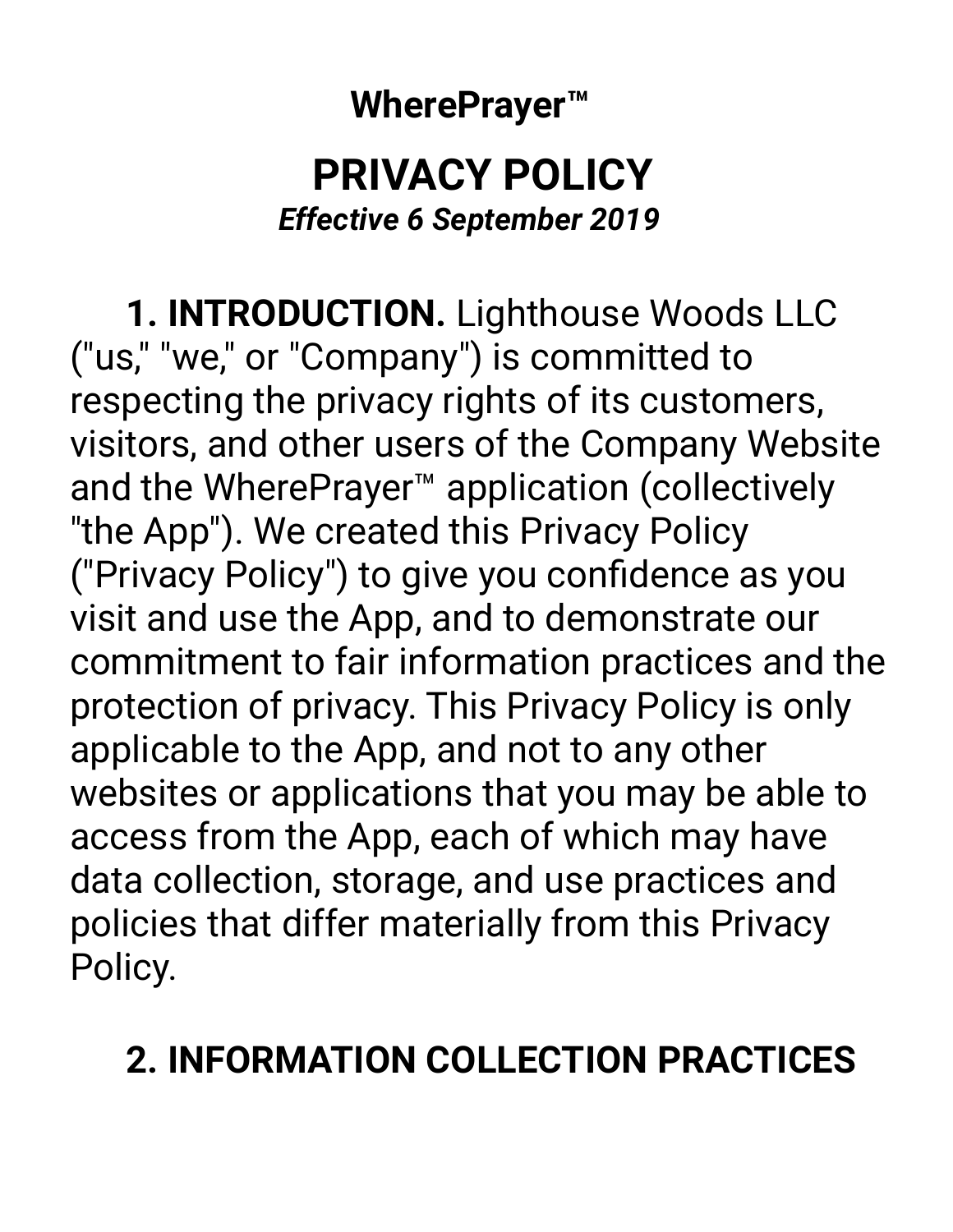# **2.1. TYPES OF INFORMATION COLLECTED**

 **(a) TRAFFIC DATA COLLECTED.** We may, with your permission, track and collect the following categories of information when you visit our App: (1) IP addresses; (2) domain servers; (3) types of devices or computers accessing the App; (4) activity and actions performed in the App; and (5) types of web browsers used to access the App (collectively "Traffic Data"). Traffic Data is anonymous information that does not personally identify you but is helpful for marketing purposes or for improving your experience on the App. We also use "cookies" to customize content specific to your interests, to ensure that you do not see the same advertisement repeatedly. You can optin/out of this Traffic Data collection in the App under the "Settings" screen.

**(b) PERSONAL INFORMATION COLLECTED.** All users are assigned an anonymous ID by Apple and this is used by the App for tracking and services including bug reporting. However, in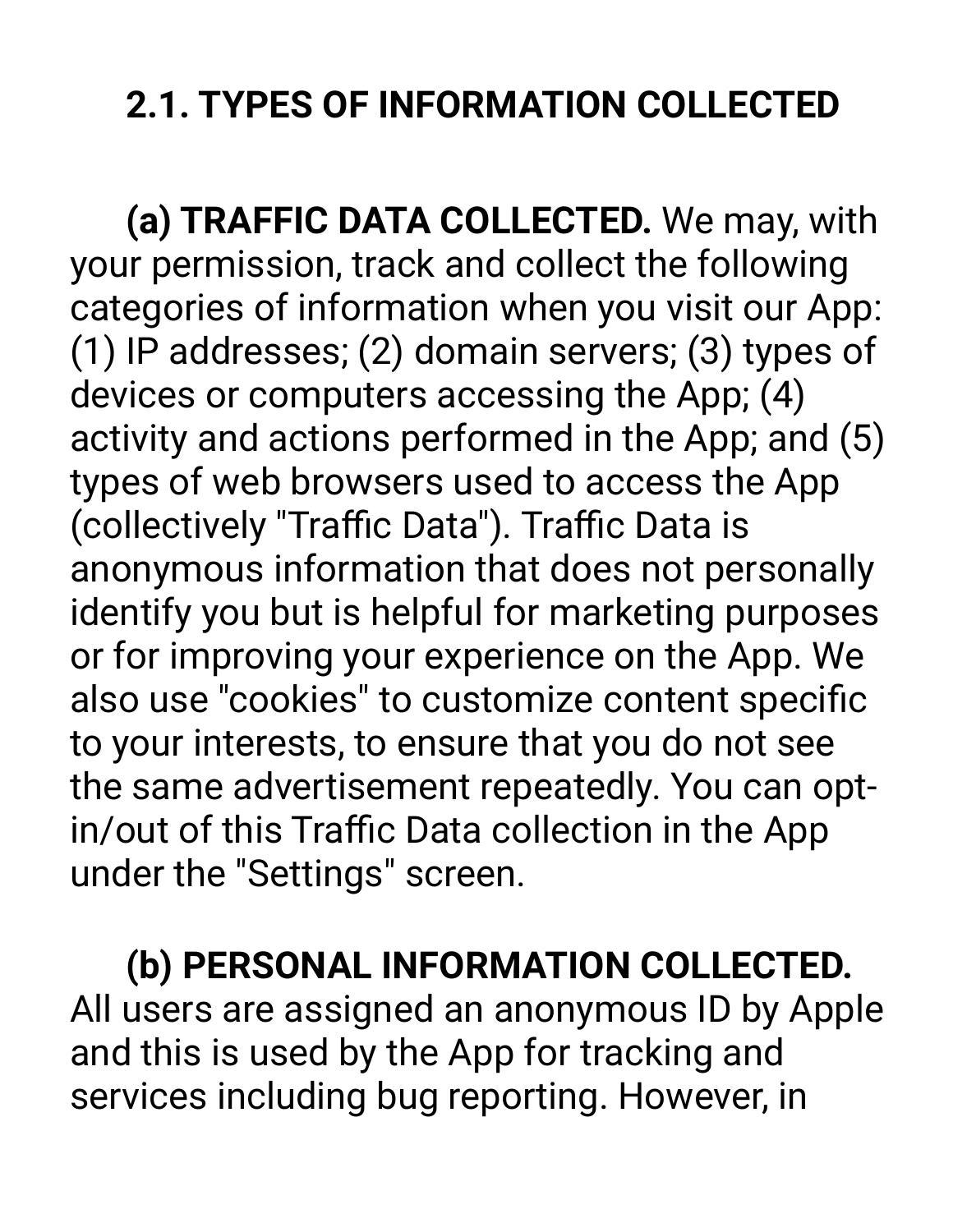order for you to access certain premium services and to purchase products that we offer via the App, we may require you to provide us with certain information that personally identifies you ("Personal Information"). Personal Information includes the following categories of information: (1) Contact Data (such as your name, mailing address, and e-mail address); (2) Financial Data (such as your account or credit card number); and (3) Demographic Data (such as your zip code, age, and income). If you communicate with us by e-mail, post messages to any of our chat groups, bulletin boards, or forums, or otherwise complete online forms, surveys, or contest entries, any information provided in such communication may be collected as Personal Information.

## **2.2. USES OF INFORMATION COLLECTED**

 **(a) COMPANY USE OF INFORMATION.** We may use Contact Data to send you information about our company or our products or services, or promotional material from some of our partners,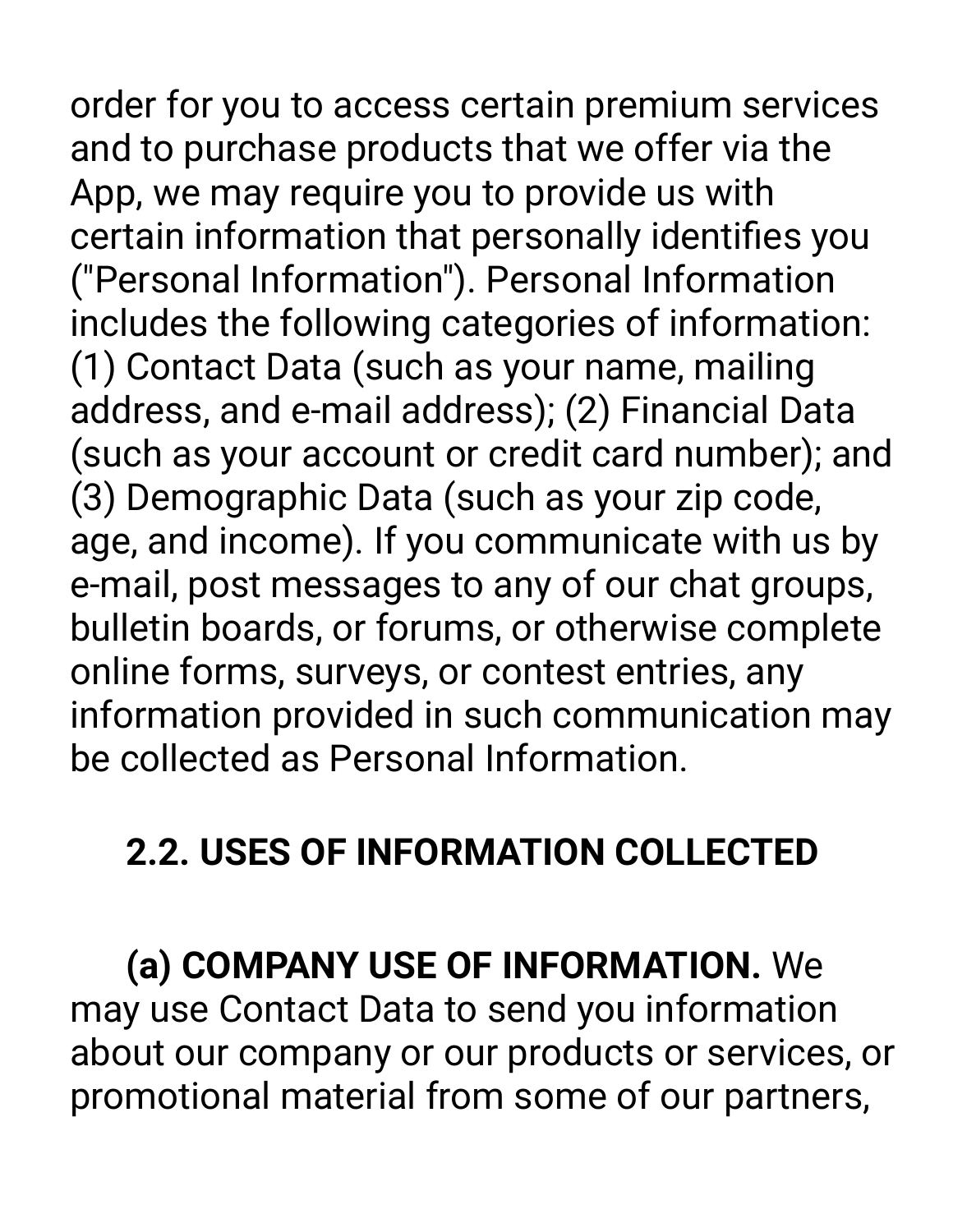or to contact you when necessary. We may use your Demographic Data to customize and tailor your experience on the App, displaying content that we think you might be interested in and according to your preferences.

**(b) SHARING OF PERSONAL INFORMATION.** We do not currently share your information with any third parties, however, we reserve the right to share anonymous data, including Demographic Data, with third parties at any time and without further notice. We also reserve the right to update this Privacy Policy and share Personal Information with third parties, including business partners, after the update to the Privacy Policy has been made public, in accordance with Section 4, below. If you do not want us to share your Contact Data with any third parties, please use the in-App contact form to notify us of your request, but please understand that such a request will likely limit your ability to take advantage of all of the features and services we offer on the App. In addition, we maintain a procedure for you to review and request changes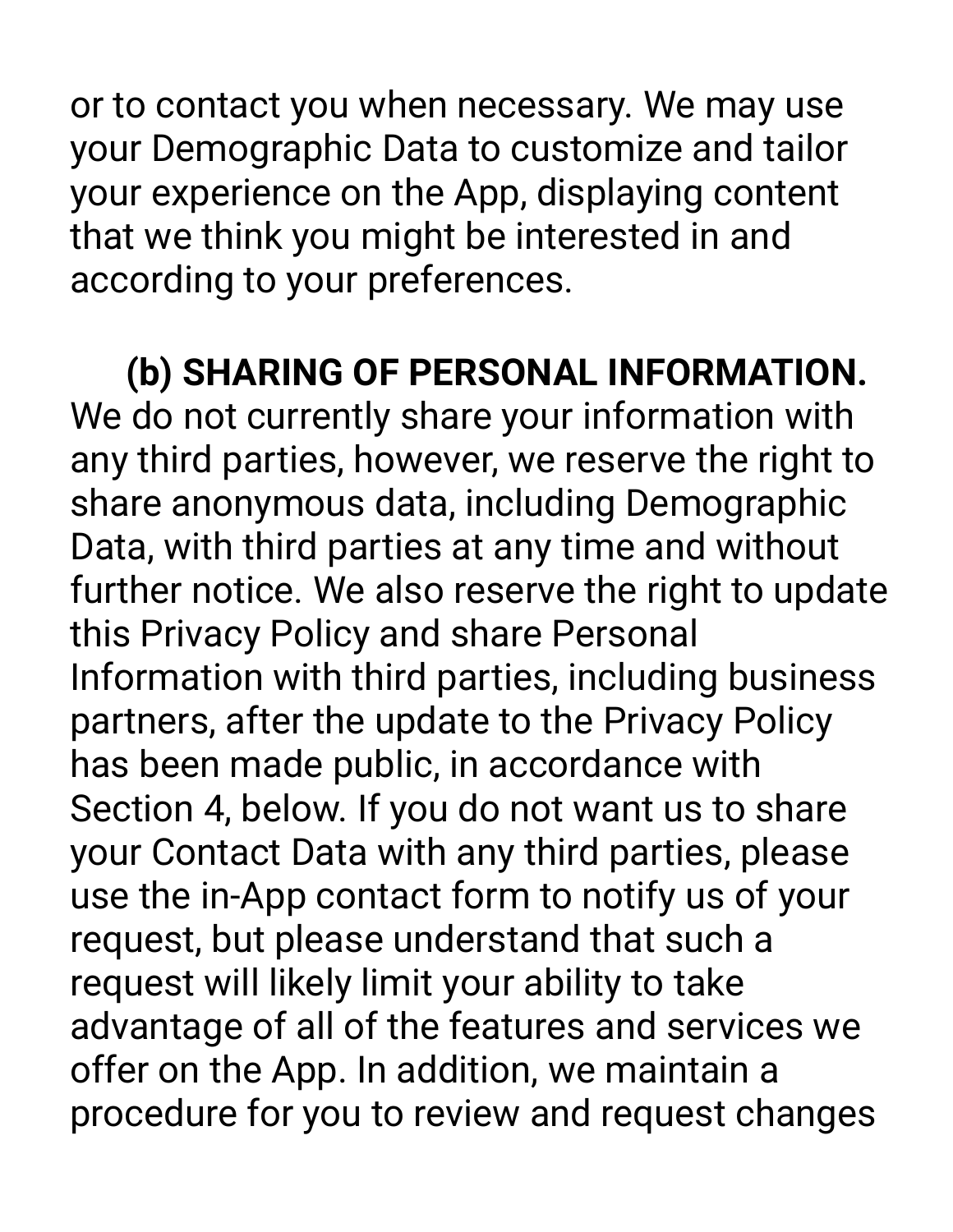to your Personal Information; this procedure is described in Section 5, below.

**(c) USER CHOICE REGARDING COLLECTION, USE, AND DISTRIBUTION OF PERSONAL INFORMATION.** You may choose not to provide us with any Personal Information. In such an event, you can still access and use much of the App; however you will not be able to access and use those portions of the App that require your Personal Information. If you do not wish to receive information and promotional material from us or from some of our partners, you may select the appropriate "opt-out" option each time we ask you for Personal Information.

 **3. CONFIDENTIALITY AND SECURITY OF PERSONAL INFORMATION.** Except as otherwise provided in this Privacy Policy, we will keep your Personal Information private and will not share it with third parties, unless such disclosure is necessary to: (a) comply with a court order or other legal process; (b) protect our rights or property; or (c) enforce our Terms of Service.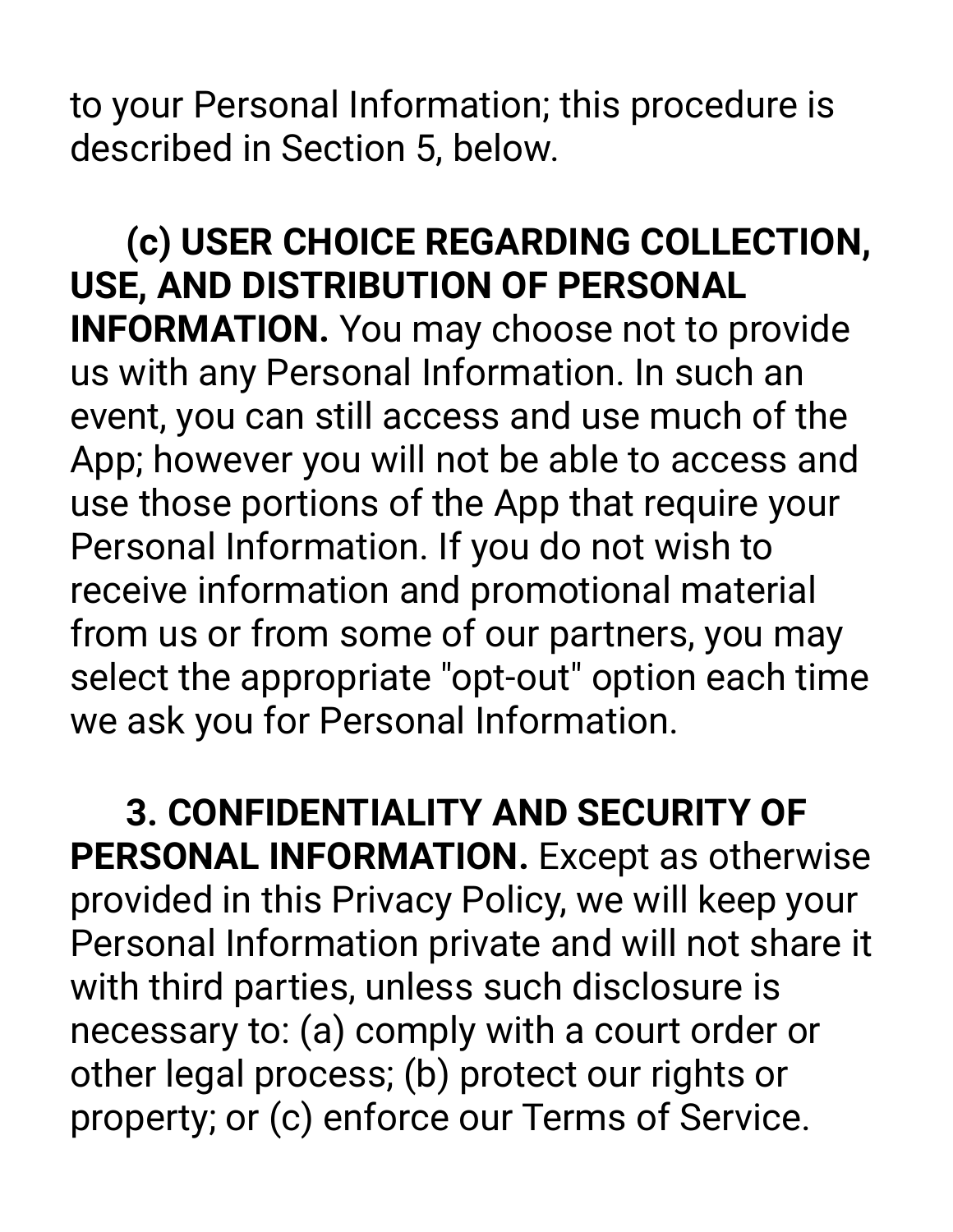Your Personal Information is stored on secure servers that are not accessible by third parties.

 **3.1. PUBLIC INFORMATION.** The App contains links to other websites and applications. We are not responsible for the privacy practices or the content of such websites. We may also make chat rooms, forums, message boards, or news groups available to you. Please understand that any information that is disclosed in these areas becomes public information. We have no control over its use and you should exercise caution when deciding to disclose your Personal Information.

 **4. UPDATES AND CHANGES TO PRIVACY POLICY.** We reserve the right, at any time and without notice, to add to, change, update, or modify this Privacy Policy, simply by posting such change, update, or modification on the App and without any other notice to you. Any such change, update, or modification will be effective immediately upon posting on the App.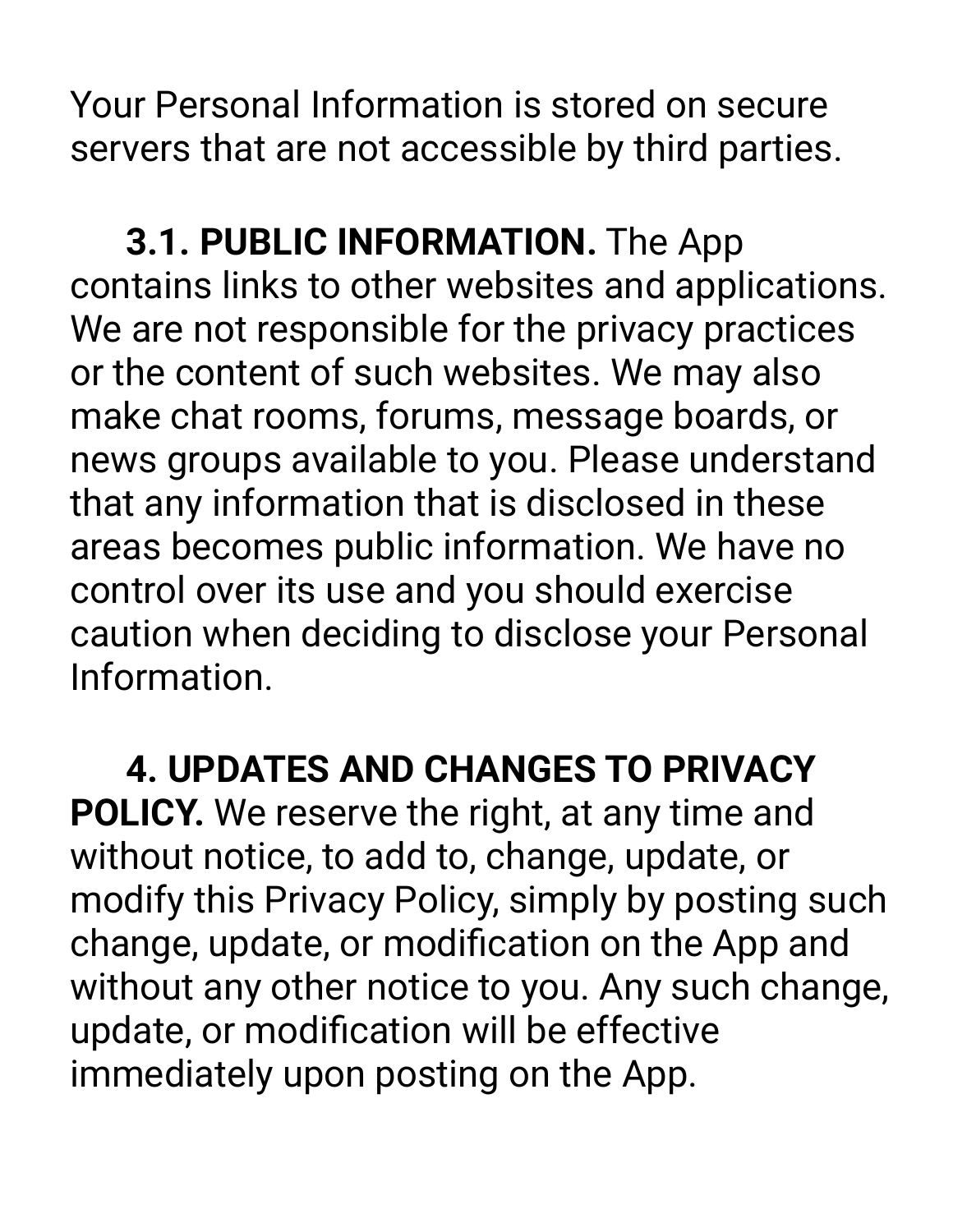#### **5. YOUR CALIFORNIA PRIVACY RIGHTS.**

Under California's "Shine the Light" law, California residents who provide personal information in obtaining products or services for personal, family, or household use are entitled to request and obtain from us, once each calendar year, information about the customer information we shared, if any, with other businesses for their own direct marketing uses. If applicable, this information would include the categories of customer information and the names and addresses of those businesses with which we shared customer information for the immediately preceding calendar year.

 To obtain this information, please send your request via the in-App contact form with "Request for California Privacy Information" in the subject line and in the body of your message. We will provide in response the requested information to you at your e-mail address.

 Please be aware that not all information sharing is covered by the "Shine the Light"